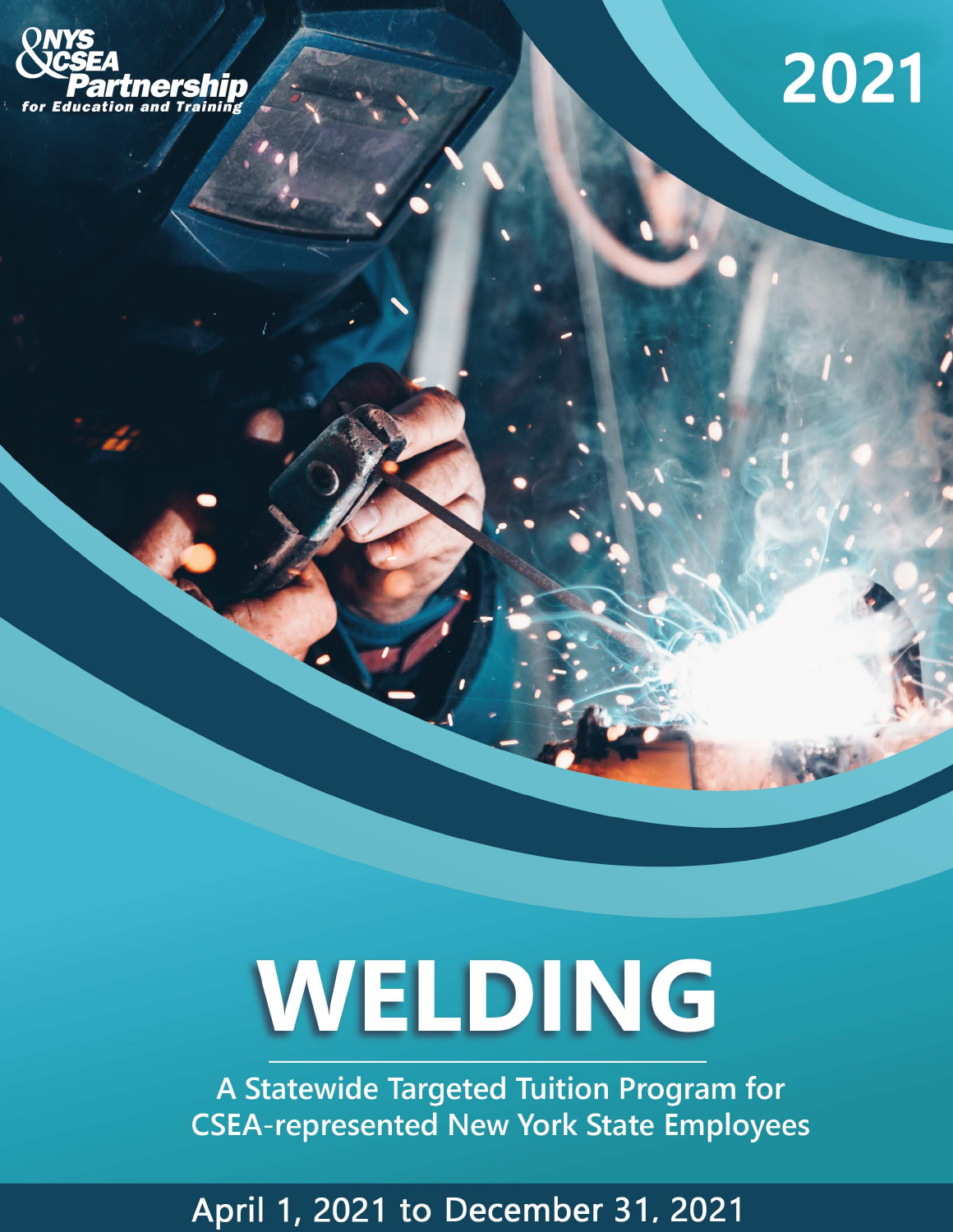#### **What is It?**

The Statewide Targeted Tuition Program for Welding provides tuition assistance to CSEA‐represented New York State employees who wish to take welding courses.

#### **Who's Eligible?**

CSEA‐represented New York State employees receiving a New York State paycheck when applying for this benefit are eligible.

#### **How Many Targeted Tuition Benefits Can I Receive?**

You can receive up to two targeted tuition benefits (vouchers **or** reimbursements) during this application period. A single targeted tuition benefit (voucher **or** reimbursement) can cover one non‐ credit welding course up to \$1,220 **or** one credit‐bearing welding course, up to a maximum of four credits at the resident tuition per credit rate, not to exceed \$305 per credit. Two targeted tuition benefits (vouchers **or** tuition reimbursements) can be combined and used for one non‐credit welding course that is more than \$1,220 or for one credit-bearing welding course that is more than four credits.

#### **What Is Covered?**

Only tuition is covered. Tuition costs in excess of the maximum provided are your responsibility. All fees and expenses, other than tuition, are also your responsibility.

#### **Do I Need Supervisory Approval?**

You do not need supervisory approval to **apply** for these benefits. Supervisory approval is required, however, to attend a course during work hours without charge to accruals. You do not need supervisory approval to attend a course scheduled during non‐working hours.

#### **Are Other Tuition Benefits Available?**

Yes. All CSEA‐represented New York State executive branch employees also have two standard tuition benefits available. Unlike the Statewide Targeted Tuition Program for Welding, standard tuition benefits do not have to be used specifically for welding courses. For more information about all of the tuition benefits available to you, visit www.nyscseapartnership.org/NYS‐CSEA‐Employees/TuitionBenefits.cfm or call (800) 253‐4332 (Press Option 1).

#### **How Does It Work?**

The schools listed in this brochure all offer welding courses. These schools also participate in the Partnership's Tuition Benefits Program and have agreed to accept vouchers in lieu of payment from you for course tuition. If you wish to attend a school that is not listed, you may apply for tuition reimbursement approval. If you are approved for tuition reimbursement, you will have to pay for each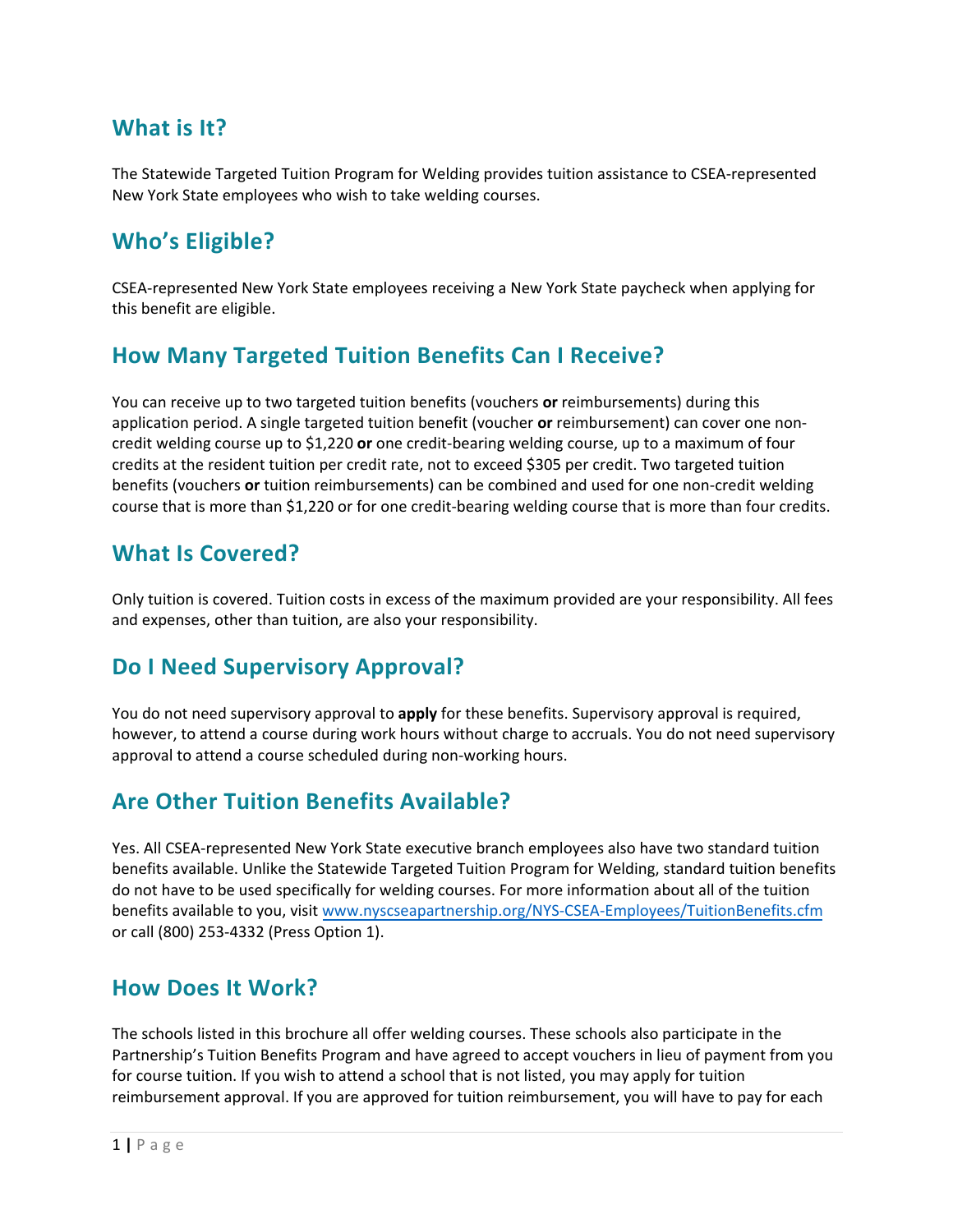course, complete each course, and then provide a receipt and a completion certificate in order to be reimbursed by the Partnership directly.

#### **How Do I Get Started?**

**Step 1:** Find a welding course you wish to take that is in session sometime between April 1, 2021 and December 31, 2021. We suggest you contact one or more of the participating providers listed in this brochure and request a catalog or course schedule, or check the school's website to see available welding courses.

**Step 2:** Complete the application form that is provided in this brochure and either mail, fax, or email it to the Partnership. **Please submit two separate application forms if you are taking two welding courses or if your welding course exceeds \$1,220 or is more than four credits.**

**Step 3:** Receive your tuition benefit(s).

**Step 4:** Register for your course(s).

**Step 5:** If you receive a tuition voucher(s), give the voucher(s) to the school so the school can bill the Partnership directly for your course tuition. If you are approved for tuition reimbursement, pay for the course(s), complete the course(s), and follow the directions provided on the approval form(s) to submit required documentation in order to be reimbursed by the Partnership directly.

#### **Are These Benefits Taxable?**

In general, job-related educational assistance benefits are not taxable, with the following clarifications:

- Currently no tax withholding is required on educational assistance benefits provided to employees up to a \$5,250 limit during the calendar year.
- Educational assistance benefits that exceed \$5,250 may be taxable, unless they can be excluded as a "working condition fringe benefit."

However, these exemptions can change from one tax year to another. **If educational assistance benefits from the Partnership alone or combined with tuition assistance from other NYS agencies exceed \$5,250, applicable income tax will be withheld from December 2021 paychecks**. Please speak to your accountant or tax advisor for further guidance.

#### **What If I Have More Questions?**

If you have questions about the program, contact the Partnership at (518) 486‐7814 (Press Option 1) or (800) 253‐4332 (Press Option 1) or advisors@nyscseapartnership.org.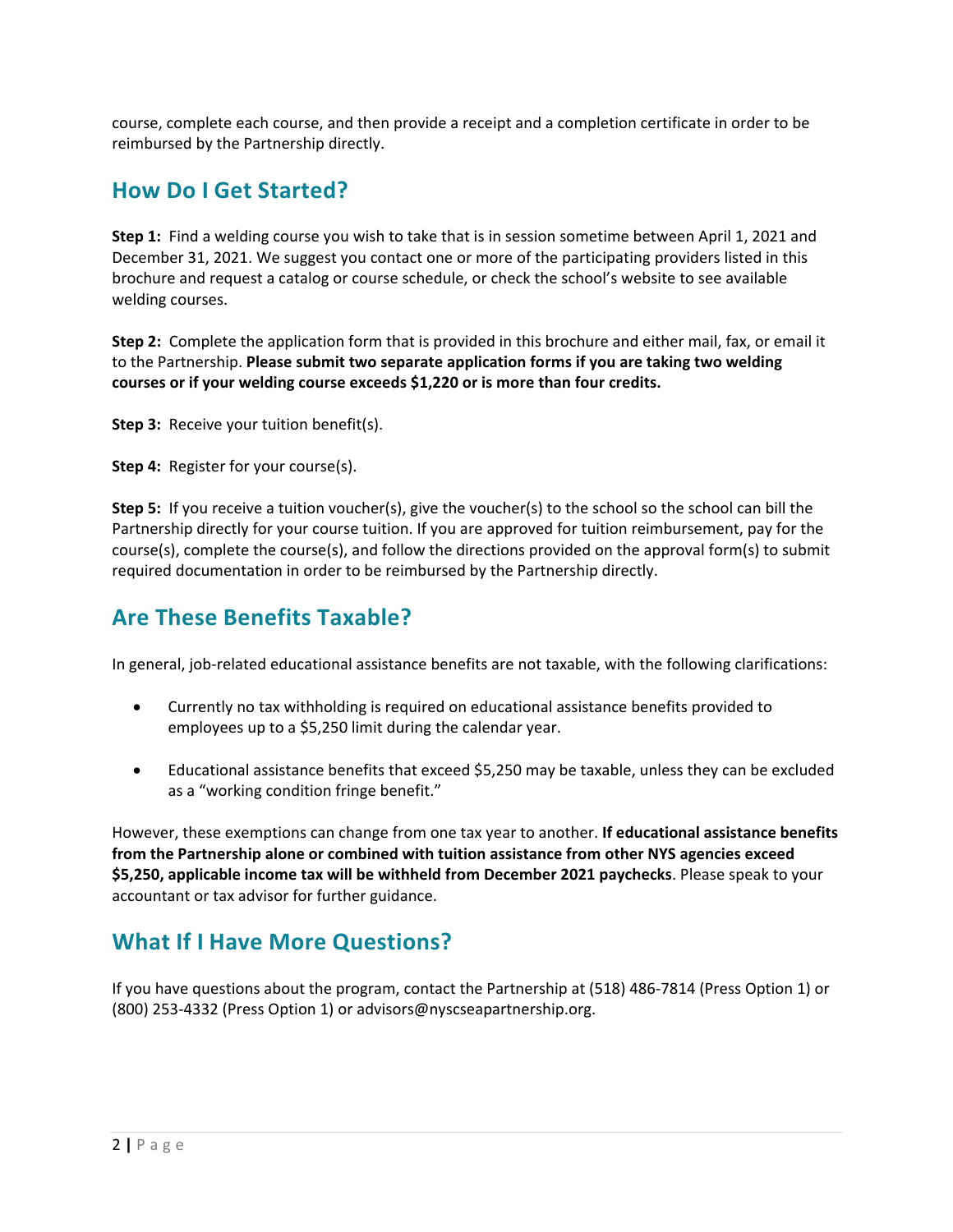### **Participating Voucher Schools**

These schools have agreed to accept Partnership vouchers in lieu of payment from you. If you do not wish to pay the tuition for your welding course(s) and wait for reimbursement, attending a course at one of these schools is an excellent option.

| <b>School Name</b>                                                                            | <b>Contact Person</b>                                    | <b>School Code</b> | <b>Website</b>                    |
|-----------------------------------------------------------------------------------------------|----------------------------------------------------------|--------------------|-----------------------------------|
| <b>Alfred State College</b>                                                                   | <b>Wendy Dresser-</b><br>Recktenwald<br>(607) 587-4015   | 608-U              | www.alfredstate.edu               |
| <b>Alfred State College</b><br><b>Center for Community</b><br><b>Education &amp; Training</b> | <b>Tammy Edwards</b><br>(607) 587-4017                   | 608-N              | www.alfredstate.edu/continuing-ed |
| <b>BOCES Erie #1</b>                                                                          | Patricia Riegle<br>(716) 821-7027                        | 137-N              | www.e1b.org/adulted               |
| <b>BOCES Genesee/</b><br>Livingston/Steuben/<br>Wyoming                                       | John Cima<br>(585) 344-7720                              | 158-N              | www.gvboces.org                   |
| <b>BOCES Orange-Ulster</b>                                                                    | LindaLee DeLeo<br>(845) 781-6715 ext. 2                  | 185-N              | www.ouboces.org                   |
| <b>BOCES Oswego</b>                                                                           | <b>Adult Education Office</b><br>(315) 593-9475          | 191-N              | www.citiboces.org                 |
| <b>BOCES Southern</b><br>Westchester                                                          | <b>Marvin Elliott</b><br>(914) 592-0849                  | 210-N              | www.swboces.org                   |
| <b>Broome-Tioga BOCES</b>                                                                     | Lynette Bryan<br>(607) 763-3616                          | $113-N$            | www.btboces.org                   |
| <b>Capital Region BOCES</b>                                                                   | Maria Huntington<br>(518) 862-4791                       | 258-N              | www.capregboces.org               |
| Cattaraugus/Allegany<br><b>BOCES</b>                                                          | <b>Melissa Rivers</b><br>(716) 376-8384                  | 265-N              | www.caboces.org                   |
| <b>CUNY New York City</b><br><b>College of Technology</b>                                     | Nadia Kennedy<br>(718) 260-5780                          | 329-UN             | www.citytech.cuny.edu             |
| Delaware-Chenango-<br><b>Madison-Otsego BOCES</b>                                             | Adult &<br><b>Continuing Education</b><br>(607) 335-1210 | 131-N              | www.dcmoboces.com                 |
| <b>Dutchess BOCES-ALI</b>                                                                     | Elizabeth Hayter<br>(845) 483-3640                       | 134-N              | www.dcboces.org/adults            |
| <b>Eastern Suffolk BOCES</b>                                                                  | Donna Singer<br>(631) 286-6585                           | 224-N              | www.esboces.org                   |
| <b>Erie 2 CC BOCES</b>                                                                        | Janeil Rey<br>(716) 805-3126                             | 140-N              | www.e2ccb.org                     |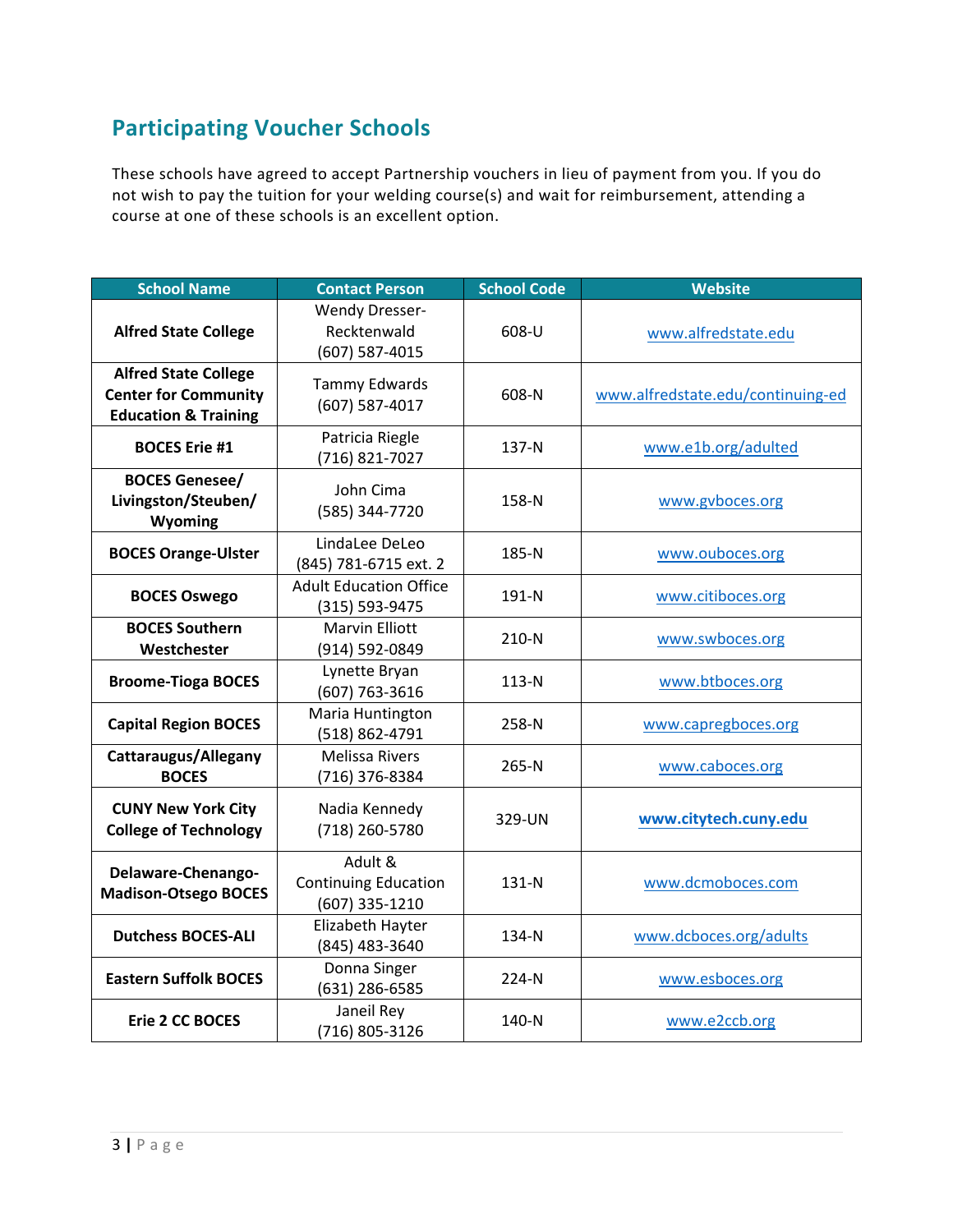| <b>School Name</b>                                            | <b>Contact Person</b>                                              | <b>School Code</b> | <b>Website</b>                |
|---------------------------------------------------------------|--------------------------------------------------------------------|--------------------|-------------------------------|
| <b>Greater Southern Tier</b><br><b>BOCES</b>                  | Dena Zoerman<br>(607) 739-7905<br>ext. 1388                        | 209-N              | www.gstboces.org/adulted      |
| Jamestown CC<br><b>Cattaraugus Campus</b>                     | Lori Jordan<br>(716) 376-7525                                      | 425-UN             | www.sunyjcc.edu               |
| <b>Jamestown CC North</b><br><b>County Center</b>             | Elizabeth Booth<br>$(716)$ 363-6500                                | 422-UN             | www.sunyjcc.edu               |
| Jefferson-Lewis-<br>Hamilton-Herkimer-<br><b>Oneida BOCES</b> | Julie Brouse<br>(315) 779-7237                                     | 721-N              | www.boces.com                 |
| <b>Madison-Oneida BOCES</b>                                   | Diane Wendt<br>(315) 793-8696                                      | 176-N              | www.moboces.org               |
| <b>Mohawk Valley CC</b>                                       | Rachel Libby<br>(315) 792-5537                                     | 482-UN             | www.mvcc.edu                  |
| <b>Monroe #1 BOCES</b>                                        | Amy Spindler<br>(585) 387-3816                                     | 166-N              | www.monroe.edu/careertraining |
| <b>Monroe 2-Orleans</b><br><b>BOCES</b>                       | <b>Registration Office</b><br>(585) 349-9100                       | 235-N              | www.monroe2cwd.edu            |
| <b>Monroe CC</b>                                              | Marianne Dorsey<br>(585) 292-2154                                  | 488-UN             | www.monroecc.edu              |
| <b>Morrisville State</b><br><b>College</b>                    | Admissions<br>(315) 684-6086                                       | 656-U              | www.morrisville.edu           |
| <b>Nassau BOCES</b>                                           | Cathy Breuer<br>(516) 622-6954                                     | 173-N              | www.adultednassau.org         |
| <b>Niagara County CC</b>                                      | <b>Admissions Office</b><br>(716) 614-6200                         | 515-UN             | www.niagaracc.suny.edu        |
| Onondaga-Cortland-<br><b>Madison BOCES</b><br>(Liverpool)     | Matthew Tarolli<br>$(315)$ 453-4466                                | 179-N              | www.ocmboces.org              |
| <b>Orleans-Niagara BOCES</b>                                  | Lori Gill<br>(716) 731-6800<br>ext. 3007                           | 188-N              | www.onboces.org               |
| <b>Otsego Northern</b><br><b>Catskill BOCES</b>               | Terri Chichester<br>(607) 431-2562                                 | 192-N              | www.oncboces.org              |
| <b>Putnam-North</b><br><b>Westchester BOCES</b>               | Gloria Vazquez<br>(914) 248-2430                                   | 200-N              | www.pnwboces.org              |
| <b>Rockland BOCES</b>                                         | Christopher D'Ambrese<br>(845) 348-3500                            | 206-N              | www.rocklandboces.org         |
| <b>St. Lawrence-Lewis</b><br><b>BOCES</b>                     | Office of Adult &<br><b>Continuing Education</b><br>(888) 360-7693 | 216-N              | www.sllboces.org              |
| <b>Sullivan County BOCES</b>                                  | Scott D. Palermo<br>(845) 295-4915                                 | 230-N              | www.scboces.org               |
| <b>SUNY College of</b><br><b>Technology at Canton</b>         | <b>Student Service Center</b><br>$(315)$ 386-7616                  | 626-UN             | www.canton.edu                |
| <b>SUNY Delhi</b>                                             | Cindy Healey<br>(607) 746-4627                                     | 638-UNG            | www.delhi.edu                 |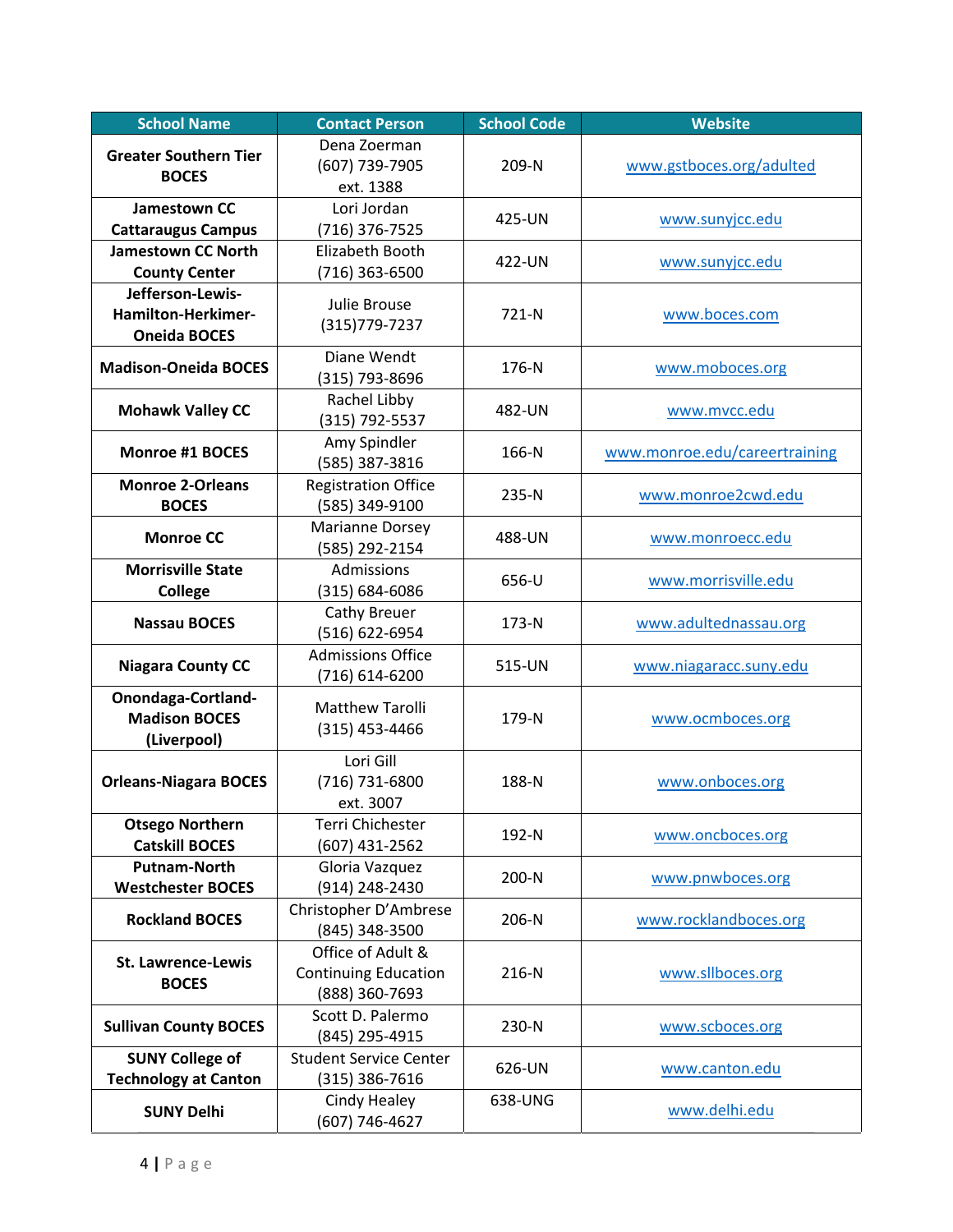| <b>School Name</b>                                 | <b>Contact Person</b>                                                      | <b>School Code</b> | <b>Website</b>                                     |
|----------------------------------------------------|----------------------------------------------------------------------------|--------------------|----------------------------------------------------|
| <b>Ulster BOCES</b>                                | Carolyn Distweiler<br>(845) 331-5050                                       | 234-N              | www.ulsterboces.org                                |
| <b>Ulster County CC</b>                            | Doreen Arnesen<br>(845) 339-2025                                           | 689-N              | http://www.sunyulster.edu/<br>continuing education |
| <b>Washington-Saratoga-</b><br><b>Warren BOCES</b> | Michelle Stockwell<br>(518) 581-3604                                       | $208 - N$          | www.wswheboces.org                                 |
| <b>Wayne-Finger Lakes</b><br><b>BOCES</b>          | Theresa Laird<br>(315) 332-7479                                            | $236-N$            | www.wflboces.org                                   |
| <b>Western Suffolk BOCES</b>                       | Adult Career &<br><b>Technical Education</b><br>(631) 667-6000<br>ext. 320 | $227 - N$          | www.wilsontech.org                                 |

#### **Tuition Reimbursement**

If you wish to attend a school that does not accept Partnership vouchers, or if you have already paid for your welding course(s), you can apply for tuition reimbursement approval. The school must be recognized as an accredited educational institution or proprietary school. **Please note that you do not have to complete your course before applying for your tuition benefit; however, you will not receive reimbursement until after you complete your course (exceptions may apply if courses are more than one year in length).**

If you receive reimbursement approval, you must follow the directions provided on the approval form(s) to submit the documentation required to be reimbursed directly **after** course completion. This documentation includes a copy of your receipt from the school detailing tuition charges and payments, sources of payments, and a copy of your transcript or grade report proving course completion. Reimbursement of tuition will then be mailed to you directly within 60 days.

**You must complete your course to receive tuition reimbursement. The deadline to submit documentation for reimbursement is June 30, 2022. Please call the Partnership if you cannot provide the appropriate documentation by this date.**

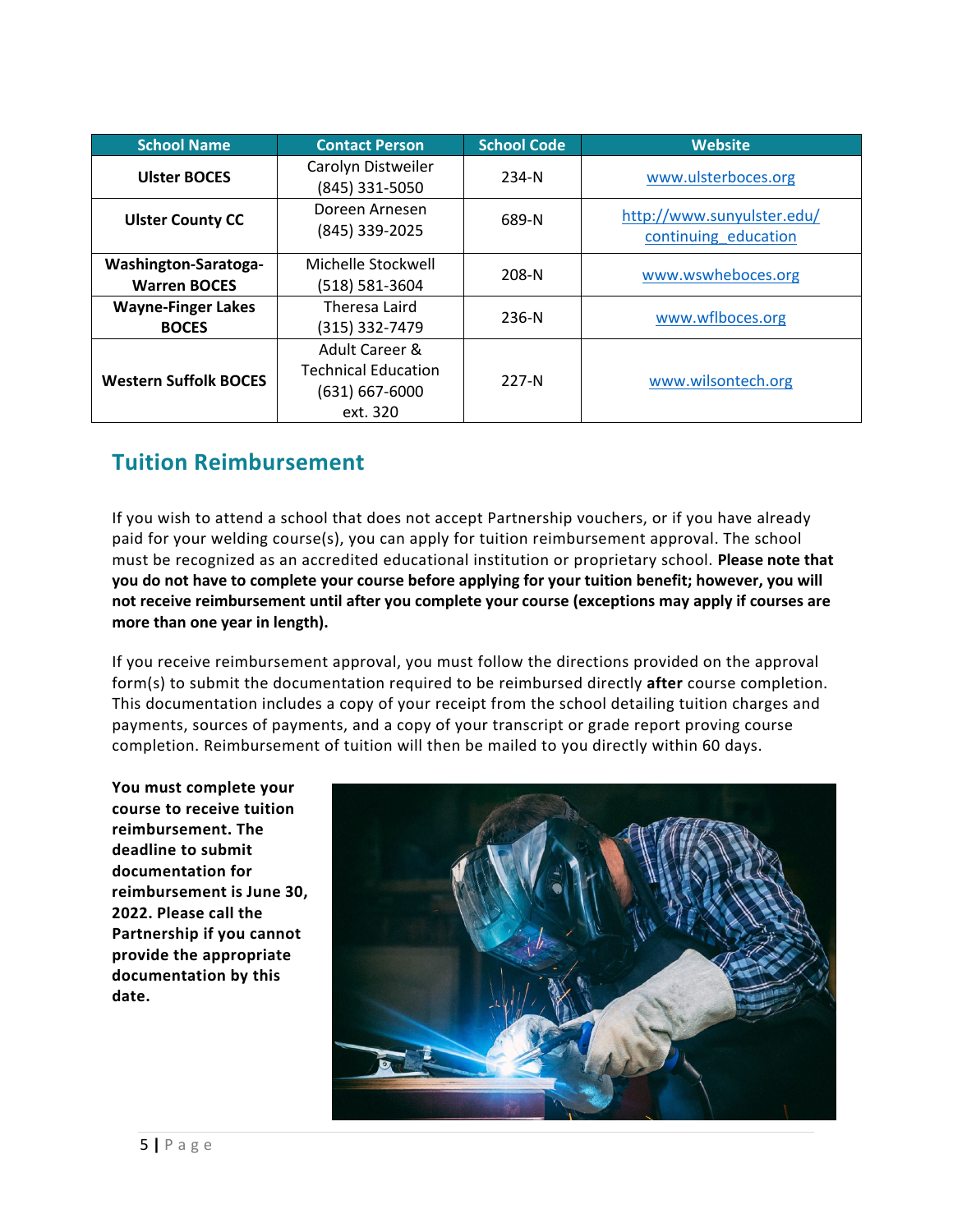

#### **CSEA-REPRESENTED NEW YORK STATE EMPLOYEES STATEWIDE TARGETED TUITION PROGRAM FOR WELDING APPLICATION FORM**

To be eligible to apply, you must be a CSEA-represented New York State employee who has received a NYS paycheck at the time the application is received by the Partnership (after first paycheck and before last paycheck). **Complete this form and mail it to the NYS & CSEA Partnership, Corporate Plaza East, Suite 502, 240 Washington Avenue Extension, Albany, NY 12203, or fax to (518) 486-1989, or email to tuitionapplications@nyscseapartnership.org.** Call (518) 486-7814 (Press Option 1) or (800) 253-4332 (Press Option 1) if you have questions about any of the information requested. **All applications must be received (not postmarked) by December 31, 2021.**

| NYS FMPLID-<br>2 3                    | The NYS EMPLID can be found on<br>your paystub. The CSEA ID # can be<br>found on your CSEA membership ID<br>card.<br><b>OR</b>                                                                                                |
|---------------------------------------|-------------------------------------------------------------------------------------------------------------------------------------------------------------------------------------------------------------------------------|
| __ __ __ __ __ __ __<br>CSEA ID $#$ : |                                                                                                                                                                                                                               |
|                                       |                                                                                                                                                                                                                               |
| Mailing                               |                                                                                                                                                                                                                               |
|                                       | Zip code: the contract of the contract of the contract of the contract of the contract of the contract of the contract of the contract of the contract of the contract of the contract of the contract of the contract of the |
|                                       |                                                                                                                                                                                                                               |
|                                       |                                                                                                                                                                                                                               |
| Benefit 1:                            |                                                                                                                                                                                                                               |
| School Code:                          |                                                                                                                                                                                                                               |
| Benefit 2:                            |                                                                                                                                                                                                                               |
| School Code:                          |                                                                                                                                                                                                                               |

Fill in the code for the school you have selected and include the school's name on the line provided. If you are applying for reimbursement at a school or location that does not accept Partnership vouchers or if you have already paid for your course and prefer to be reimbursed directly, use **"TRP"** as the school code and include the school's name and website address.

|                       | Do not send payment/completion documentation at this time.                                                                                                                                                                                                         |
|-----------------------|--------------------------------------------------------------------------------------------------------------------------------------------------------------------------------------------------------------------------------------------------------------------|
| Course 1:             |                                                                                                                                                                                                                                                                    |
|                       |                                                                                                                                                                                                                                                                    |
|                       |                                                                                                                                                                                                                                                                    |
|                       |                                                                                                                                                                                                                                                                    |
| Course <sub>2</sub> : |                                                                                                                                                                                                                                                                    |
|                       |                                                                                                                                                                                                                                                                    |
|                       |                                                                                                                                                                                                                                                                    |
|                       |                                                                                                                                                                                                                                                                    |
|                       | All of the information contained in this application is true and accurate to the best of my knowledge and belief. I hereby authorize<br>the school named above to release to the Partnership final grades and other course information regarding my participation. |